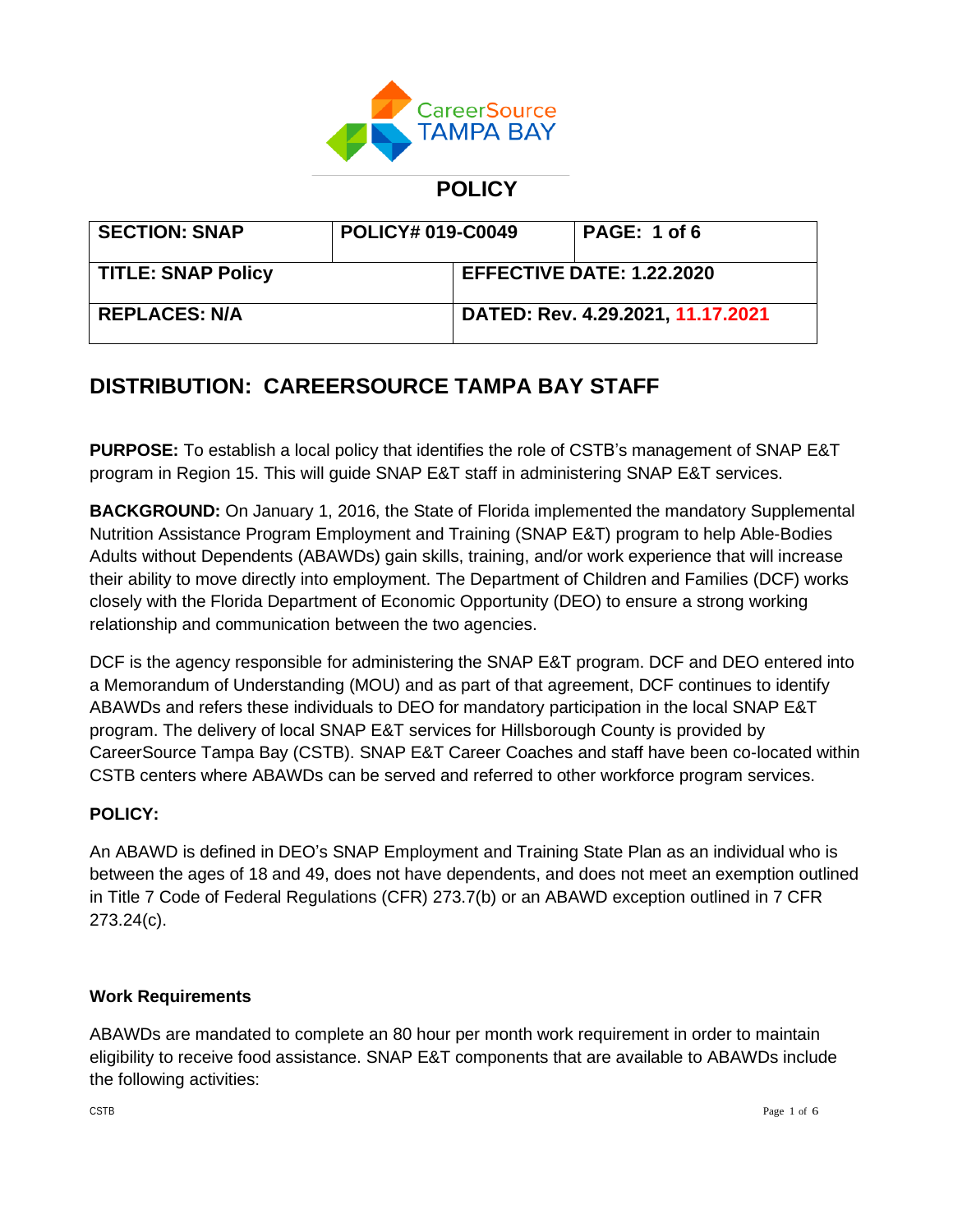- Job search
- Job search training
- Work experience
- Education and training
- Services offered through the Workforce Innovation and Opportunity Act (WIOA) and Trade Adjustment Assistance (TAA).

*Note: Job search training and job search are not qualifying activities for ABAWDs to meet the ABAWD work requirement but can be combined with an Education or Training component, which would allow the activity to be considered qualifying for the purpose of satisfying the ABAWD work requirement.*

It is encouraged for SNAP E&T and WIOA co-enrollments to provide ABAWDs with an opportunity to become competitive in the workforce while receiving services and meeting the 80 hours per month work requirement.

ABAWDs who are job-ready and assigned to job search as their mandatory activity will be connected with universal services offered through the Wagner-Peyser program. These services will assist with continued skill-building through employability skills workshops, job search, job referrals, and placement assistance.

| <b>Component</b>                     | <b>Description</b>                                                                                                                                                                                                                                                                                                                                                                                                      |
|--------------------------------------|-------------------------------------------------------------------------------------------------------------------------------------------------------------------------------------------------------------------------------------------------------------------------------------------------------------------------------------------------------------------------------------------------------------------------|
| <b>Job Search</b><br><b>Training</b> | Job search training may include, but is not limited to, employability assessments,<br>workshops that address life skills, time management, soft skills, interpersonal skills,<br>decision making, foundational courses to address resume development, appropriate<br>dress for the workplace, and career planning.                                                                                                      |
| <b>Job Search</b>                    | Job search activities may include, staff assisted job search, online or in-person<br>submission of applications, registration in the state management information system,<br>resume submission, in-person, web-based or telephone interviews, attendance at job<br>fairs or recruiting events, and other opportunities that assist the ABAWD with actively<br>seeking employment.                                       |
| <b>Work</b><br><b>Experience</b>     | Work experience may be combined with job search, job search training, or another<br>qualifying component. The ABAWD will not be assigned to work experience at a<br>worksite until an agreement with the site has been executed. Work experience hours<br>are based on the benefit calculation. The benefit calculation is the food assistance<br>allotment divided by the higher of the federal or state minimum wage. |
| <b>Education</b>                     | Education services are academic instruction and education services. ABAWDs<br>assigned to education components, to include online classes, ay be allowed one hour<br>of study time for each hour of class time completed, as long as verification is provided<br>of the actual time spent in the classroom.                                                                                                             |

## Outlined below are further details on the allowable ABAWD activities: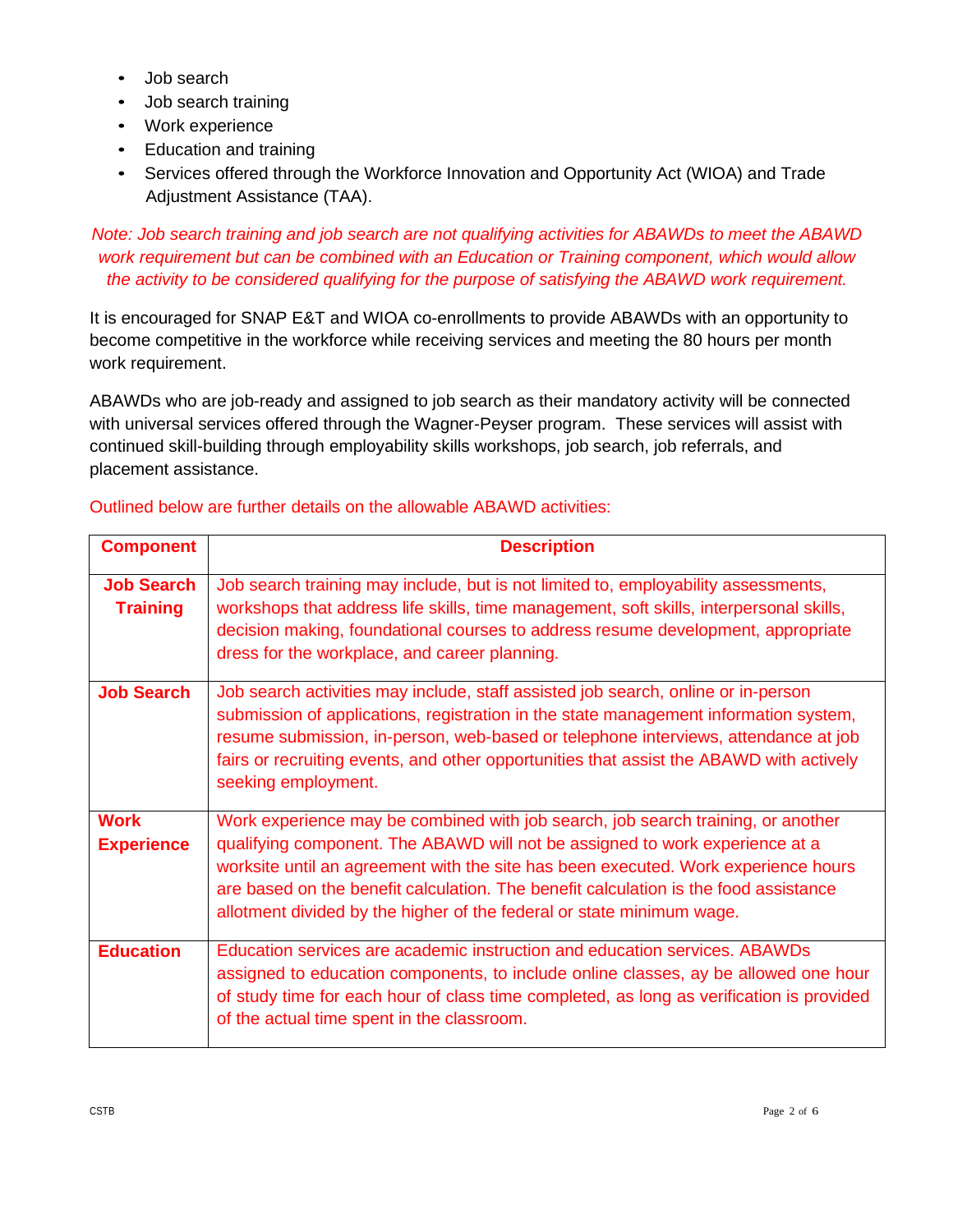| <b>Vocational</b> | Vocational training provides an opportunity for ABAWDs to participate in specific        |
|-------------------|------------------------------------------------------------------------------------------|
| Training          | training to gain knowledge, skills, and competencies required for particular occupations |
|                   | or trades. Vocational training activities may be combined with job search or job search  |
|                   | training, or other qualifying components.                                                |

### **Notification of Participation and Initial Engagement**

Mandatory SNAP E&T program ABAWDs are informed of their referral to the program through a Notice of Mandatory Participation (NOMP) letter. The NOMP letter is mailed by DEO on behalf of CSTB. The letter provides detailed instructions and action steps the ABAWD must take in order to maintain compliance with the SNAP E&T program as a condition to continue to receive their SNAP benefits. Failure to comply may adversely impact their receipt of food assistance benefits.

The NOMP also includes an exemption checklist and the opportunities and obligations form to help inform ABAWDs about exemptions, expectations and consequences of failure to comply with the program.

The initial engagement steps include: participation in an online or in-person orientation to the SNAP E&T program, completion of an online initial assessment, and schedule an appointment online to meet with their SNAP Career Coach.

ABAWDs are required to meet with a SNAP Career Coach during their scheduled appointment to be assigned to 80 hours of activities. This requirement is intended to encourage immediate interaction between the SNAP Career Coach and the ABAWD to begin the process of developing an Employment Plan that leads the ABAWD to self- sufficient employment. The employment plan details the ABAWDs assignment and participation in qualifying work requirement components. CSTB recognizes the following as qualified work requirements in Hillsborough County: job search, job search training, work experience, education, and vocational training. These qualified work requirements can be assigned to an ABAWD in a combination of ways, as long as it meets the 80 hours per month requirement and falls within DEO guidelines of maximum hours allowed in a specific activity. An ABAWD is only allowed to complete 39 hours per month of Job search or Job search training for a duration of 6 consecutive months. Additionally, when job search training and job search are combined, the total hours assigned cannot exceed 39 hours per month.

#### **Non-Compliance and Sanctions**

Failure to comply with the SNAP E & T program's work requirements may result in ABAWDs disqualification from the program, as well as food assistance. CSTB utilizes the One-Stop Service Tracking (OSST) system to notify DEO if an ABAWD has fallen out of compliance. Reporting ABAWDs failure is required to be conducted between the 1<sup>st</sup> and 10<sup>th</sup> of each month, but no later than the DCF pull-down date.

Upon learning of the non-compliance, DCF will send a Good Cause Notice letter, pursuant to 7 CFR 273.24(b) (2) and 7 CFR 273.7(f) (1) (i). "Good Cause" is defined as a temporary circumstance beyond the ABAWDs control that prevented their participation in assigned SNAP E&T activities. The letter provides all of the possible good cause reasons for failure to comply and a deadline of when the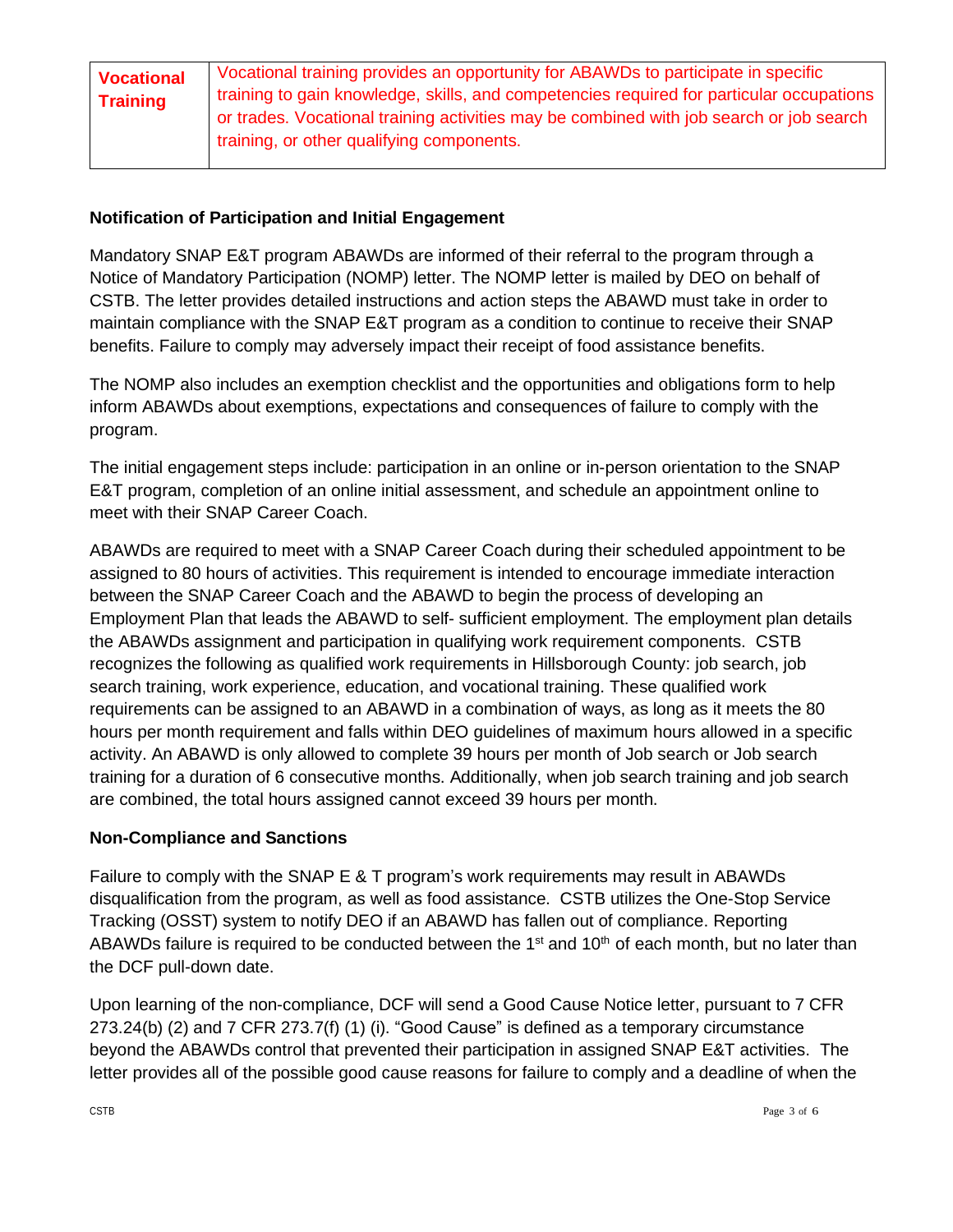request must be completed by the individual. DCF is responsible for determining good cause when an ABAWD has failed to comply with the program requirements. If DCF does not determine good cause, the sanction will be placed on the ABAWDs SNAP benefits.

ABAWDs have an opportunity to comply with the failed work requirement before the sanction is effective. Compliance will be determined by CSTB staff upon a full review of the ABAWDs case. CSTB staff will provide instructions to the ABAWD on what activities need to be completed for the compliance requirements in order to have the sanction lifted with compliance.

The penalty for failure to comply with the program requirements is the loss of food assistance benefits. When non-compliance is reported by CSTB, and DCF imposes a sanction, the penalty period becomes effective on the first day of the month. Sanction levels and associated penalty periods for failure to comply are as follows:

| <b>Sanction Level</b> | <b>Duration</b>                                                                                             |
|-----------------------|-------------------------------------------------------------------------------------------------------------|
|                       | Minimum 1-month penalty or until they have complied with the program's<br>requirements, whichever is later. |
| 2                     | Minimum 3-month penalty or until they have complied with the program's<br>requirements, whichever is later. |
| 3                     | Minimum 6-month penalty or until they have complied with the program's<br>requirements, whichever is later. |

\**Subsequent sanctions received after a level 3 sanction will continue to be administered as a level 3 sanction with the ABAWD serving a minimum 6-month penalty period or until compliance, whichever is later, each time there is a failure to participate in an activity.*

During the penalty period, an ABAWD is not allowed to engage in SNAP E&T activities. Once the penalty period has been served, the ABAWD must complete a compliance activity, as specified by CSTB, and then reapply for food assistance benefits with DCF. Upon DCF's determination of SNAP benefit eligibility the individual will be referred to SNAP E&T program for reengagement.

## **Job Participation Rate (JPR) Hours**

The SNAP Career Coach will create the initial entry for the assigned activity in OSST with an anticipated begin date. The SNAP staff will update the activity code based upon the engagement or updated documents after completion of the ABAWD's follow-up appointment.

The SNAP E&T ABAWDs will be required to submit their timesheets, paystubs, or other activity supporting documentation by the last day of each month unless otherwise noted on the employment plan, as long as their case remains open and in mandatory status. The SNAP E&T ABAWDs or staff may, upon review of the completeness of activity, scan the documents into the ATLAS electronic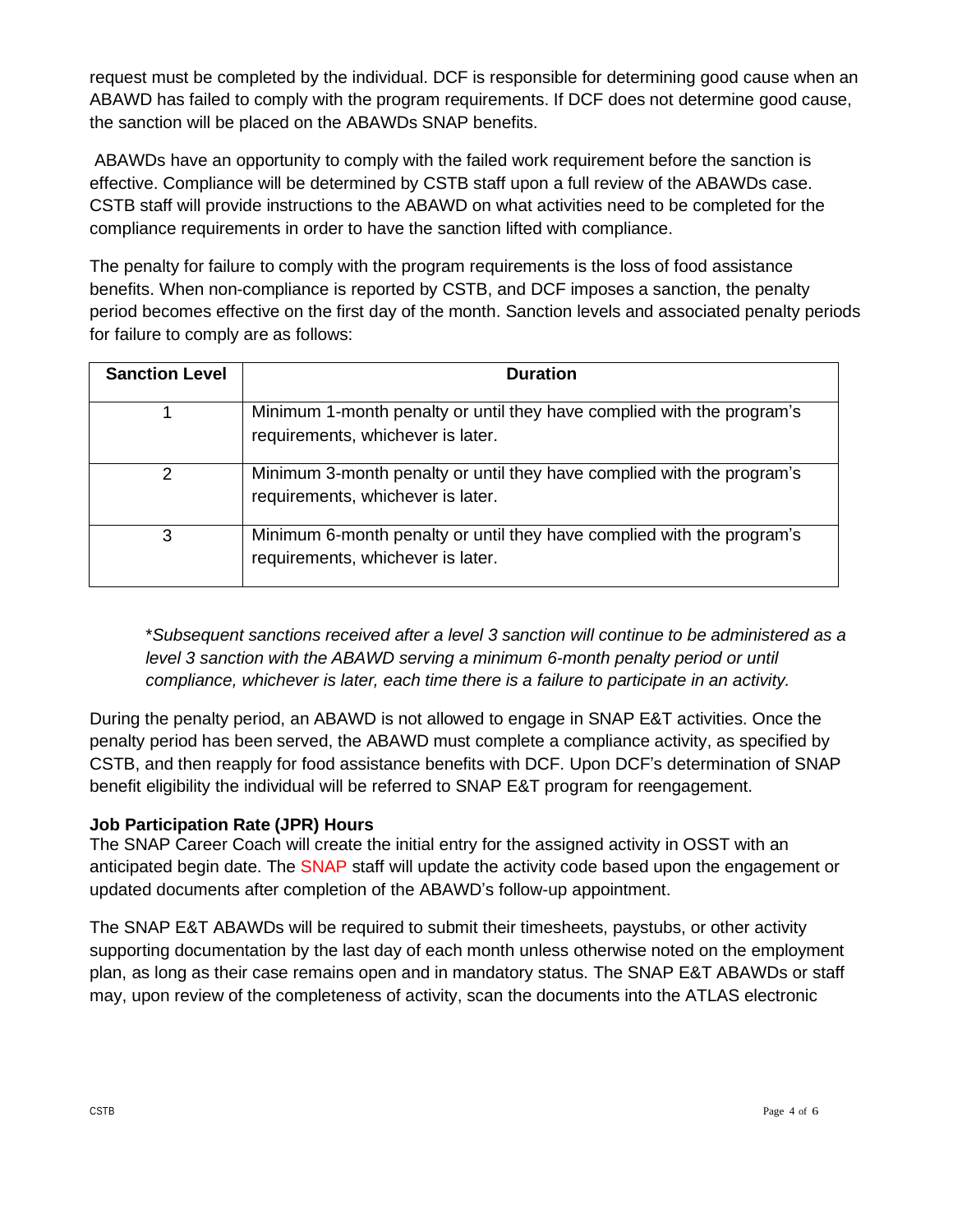document management system (EDMS). Incoming documents are stored within an ATLAS queue system that is assigned, monitored, and worked by the SNAP staff. The SNAP department has targeted goals of data entry into the OSST system and storage to the customer's electronic file record within 48 hours of receipt.

CSTB will maximize the use of free online training resources and job search training resources. SNAP E&T ABAWDs are encouraged to complete their hours within a CSTB career center. The attending staff are on hand to assist and will generate timesheets validating the time completed by the ABAWDs. CSTB will operate under the understanding that when ABAWDs utilize the online resources, they will be provided credit for the exact hours completed in the assigned activity.

However, CSTB has set limitations on the maximum daily hours allowed to be completed at 8 hours per day. Any course showing more than 8 consecutive hours completed within a day will only be provided a maximum of 8 hours credit for that day. Additionally, CSTB has set limitations for Job Search Training (JST). When a ABWD is completing JST classes they will only receive credit one (1) time for each class completed. Any repeated classes will not be counted, nor credit given.

## **Food Stamp Reimbursement (FSR)**

ABAWDs participating in the mandatory SNAP E&T program may be eligible to receive a Food Stamp Reimbursement (FSR) for transportation expenses up to the state's maximum allotment of \$25 per month. FSR requests can only be made if transportation expenses were incurred as a result of traveling for participation in the components of the program, such as completion of the orientation or activities. Reimbursement requests are entered directly into the OSST system and are disbursed directly to the ABAWDs Electronic Benefits Transfer (EBT) card seven days from the FSR request date. The reimbursements may not exceed \$25 in one "earned" month. An earned month is defined as the calendar month in which the activity hours were completed and documented. ABAWDs may request FSRs for prior months in which they did not report transportation expenses if supporting documentation is provided. However, staff should not request FSRs for months outside of the current Federal Fiscal Year (FFY). CSTB requires ABAWDs to provide a signed Self-attestation form to verify their participation in the program's components, as well as proof of their incurred transportation costs while participating in an activity.

## **Employment**

Employment by definition is not a component of the SNAP E&T program, but it is the desired program outcome. If an employed ABAWD is referred to the SNAP E&T Program, or if employment is attained while in the program, the job will be recorded in the One-Stop Service Tracking (OSST) system. If the individual is employed part-time, an assessment is completed to identify the reason for part-time employment. ABAWDs not working full time will be assigned to additional activities as appropriate. The total scheduled hours in employment and any combination of allowable activities should not exceed 120 hours per month. If an employed ABAWD is assigned to work experience, those hours assigned for work experience shall not exceed the result of the benefit calculation. If the ABAWD's employment has not been reported to DCF already, CSTB will refer them to submit a notice of change for an update to their case.